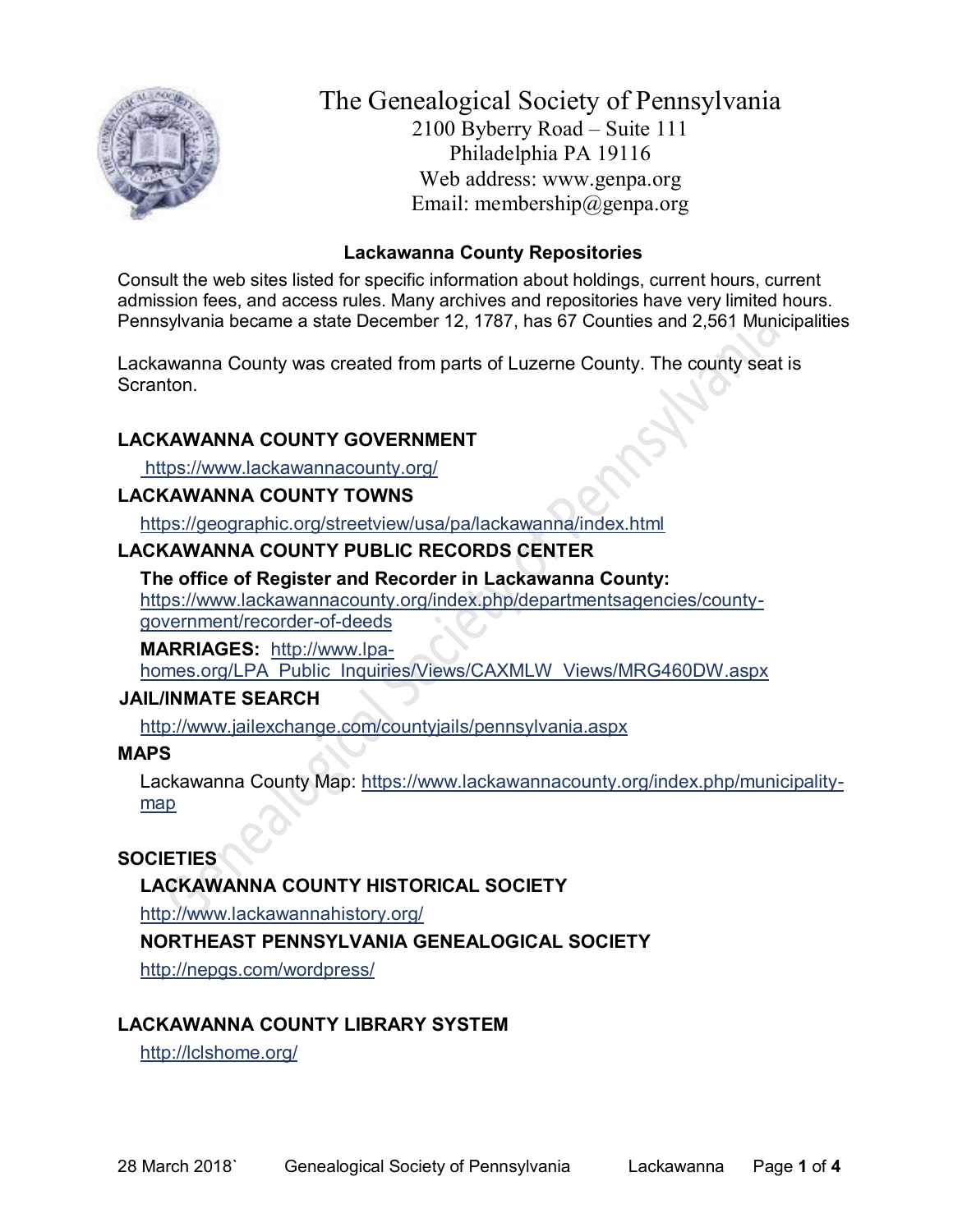## **RESOURCES**

- **Genealogical Society of Pennsylvania GSP** [http://GenPA.org](http://genpa.org/) **GSP Research** <https://genpa.org/research/>
- PAGenWeb Lackawanna County <http://usgwarchives.net/pa/lackawp.html>
- **Obituaries** –
- **LDS** <http://ldsgenealogy.com/PA> [https://ldsgenealogy.com/PA/Lackawanna-County-Newspapers-and-](https://ldsgenealogy.com/PA/Lackawanna-County-Newspapers-and-Obituaries.htm)[Obituaries.htm](https://ldsgenealogy.com/PA/Lackawanna-County-Newspapers-and-Obituaries.htm)

## [http://www.newspaperobituaries.net/pennsylvania/lackawanna\\_county\\_obituaries.htm](http://www.newspaperobituaries.net/pennsylvania/lackawanna_county_obituaries.htm)

- County Newspapers
	- o *The Scranton Times-Tribune*: <http://thetimes-tribune.com/>
	- o *Scranton Tribune* (1891-1910): <https://chroniclingamerica.loc.gov/lccn/sn84026355/>
- **Random Acts of Kindness** <https://www.raogk.org/>
- **Family Search LDS:** <https://familysearch.org/>Free site but does require a login Collection List <https://familysearch.org/search/collection/list> https://www.familysearch.org/wiki/en/Lackawanna County, Pennsylvania Genealogy
- **Collections at the Historical Society of Pennsylvania HSP**  <http://hsp.org/collections>
	- HSP is membership based and there is a fee 1300 Locust Street, Philadelphia, PA 19107 215-732-6200 ext. 235 or [membership@hsp.org](mailto:membership@hsp.org)
- **RG-47. RECORDS OF THE COUNTY GOVERNMENTS** Guide to African American Resources at the Pennsylvania State Archives <http://www.phmc.state.pa.us/bah/aaGuide/AA-RG-47.html>
- **National Archives of Philadelphia** (**NARA**) Mid Atlantic Region: [http://www.nara.gov/research\\_rooms/mid\\_atlantic/](http://www.nara.gov/research_rooms/mid_atlantic/) **Records Request Process**

National Archives 14700 Townsend Road Philadelphia, Pennsylvania 19154-1096 Telephone: (215) 305-2044 Fax: (215) 305-2038 E-mail: [philadelphia.archives@nara.gov](mailto:philadelphia.archives@nara.gov) <https://wwwarchives.gov/philadelphia>

## **Naturalizations: NARA**

Pennsylvania: Philadelphia, 1790-1991; Pittsburgh, 1820-1979; Erie, 1940-1972; Scranton, 1901-1990; Wilkes-Barre, 1943-1972; Williamsport, 1909-1913; and Harrisburg, 1911-1917

## **MILITARY**

The National Archives at Philadelphia (**NARA**), through its partners Ancestry.com and Fold3.com, provides access to records relating to the military service of individuals from the American Revolution through World War II. Please note that Official Military Personnel Files from World War I to the present are held by the National Archives at St. Louis. <https://www.archives.gov/st-louis>

World War I and World War II, Fourth Enumeration Draft Cards can also be accessed through our partner sites. In addition, Records of the Selective Service System, 1940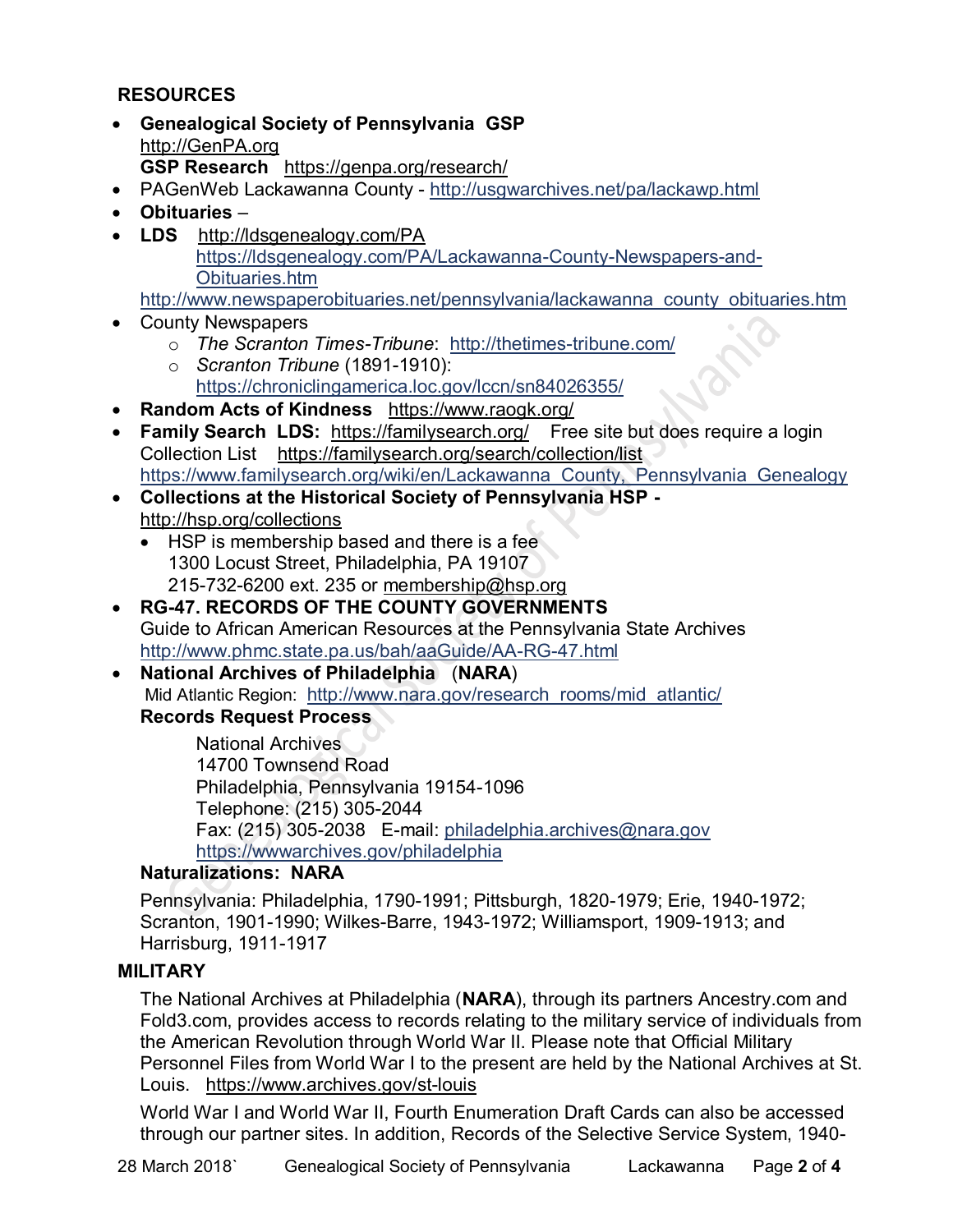1969, for individuals from Delaware, Maryland, Pennsylvania, Virginia, and West Virginia are available from the National Archives at St. Louis. Copies of World War I draft cards can be requested from the National Archives at Atlanta [\(Atlanta.archives@nara.gov](mailto:Atlanta.archives@nara.gov) ).

For information on obtaining World War II era and later draft cards, please see <http://www.archives.gov/st-louis/archival-programs/other-records/selective-service.html> <https://www.archives.gov/philadelphia/public/family-history.html#military>

#### **Pennsylvania Military Records Research Guide**

<https://www.raogk.org/pennsylvania-genealogy/pa-military-records/>

#### **Probate – Wills Administrations**

Probate records may include Person's exact death date, Names of the family members, Family relationships, Names of spouses of children, Residences, Adoption or guardianship of minor children or dependents, Worth of the property and land holdings, Evidence of occupation, religion, or military service

**Family Search:** Pennsylvania Probate Records, 1683-1994 <https://familysearch.org/>

This collection includes probate records created in Pennsylvania counties. The records include wills, estate records and indexes.

#### **State of Pennsylvania Vital Records**

The **Pennsylvania State Archives** collects, preserves and makes available for study the permanently-valuable public records of the Commonwealth, with particular attention given to the records of state government.

Mailing address: 350 North Street Harrisburg, PA 17120 Email: Email PA State Archives Phone: (717) 783-3281

GPS address: 801 North 3rd Street Harrisburg, PA 17102 Coordinates: 40.266080, - 76.886053

## **BIRTH CERTIFICATES**, 1906-1910

The Division of Vital Records (DVR) maintains birth records that occurred in Pennsylvania from 1906 to the present.

For information on public records (births occurring from 1906 to 1910), click on Pennsylvania State Archives <http://www.phmc.pa.gov/archives/Pages/default.aspx>or our Genealogy page.

[http://www.health.pa.gov/MyRecords/Certificates/Genealogy/Pages/14125.aspx#.WNvL](http://www.health.pa.gov/MyRecords/Certificates/Genealogy/Pages/14125.aspx#.WNvLKfkrJHY) **[KfkrJHY](http://www.health.pa.gov/MyRecords/Certificates/Genealogy/Pages/14125.aspx#.WNvLKfkrJHY)** 

## **Death Certificates**, 1906-1965

Original birth certificates for 1906-1910 and death certificates for 1906-1965 are available at the State Archives. Digital copies of the 1906-1908 birth certificates and the 1906-1963 death certificates may be found on Ancestry.com. Pennsylvania residents can access these records free of charge through Ancestry.com Pennsylvania. A free account can be created.